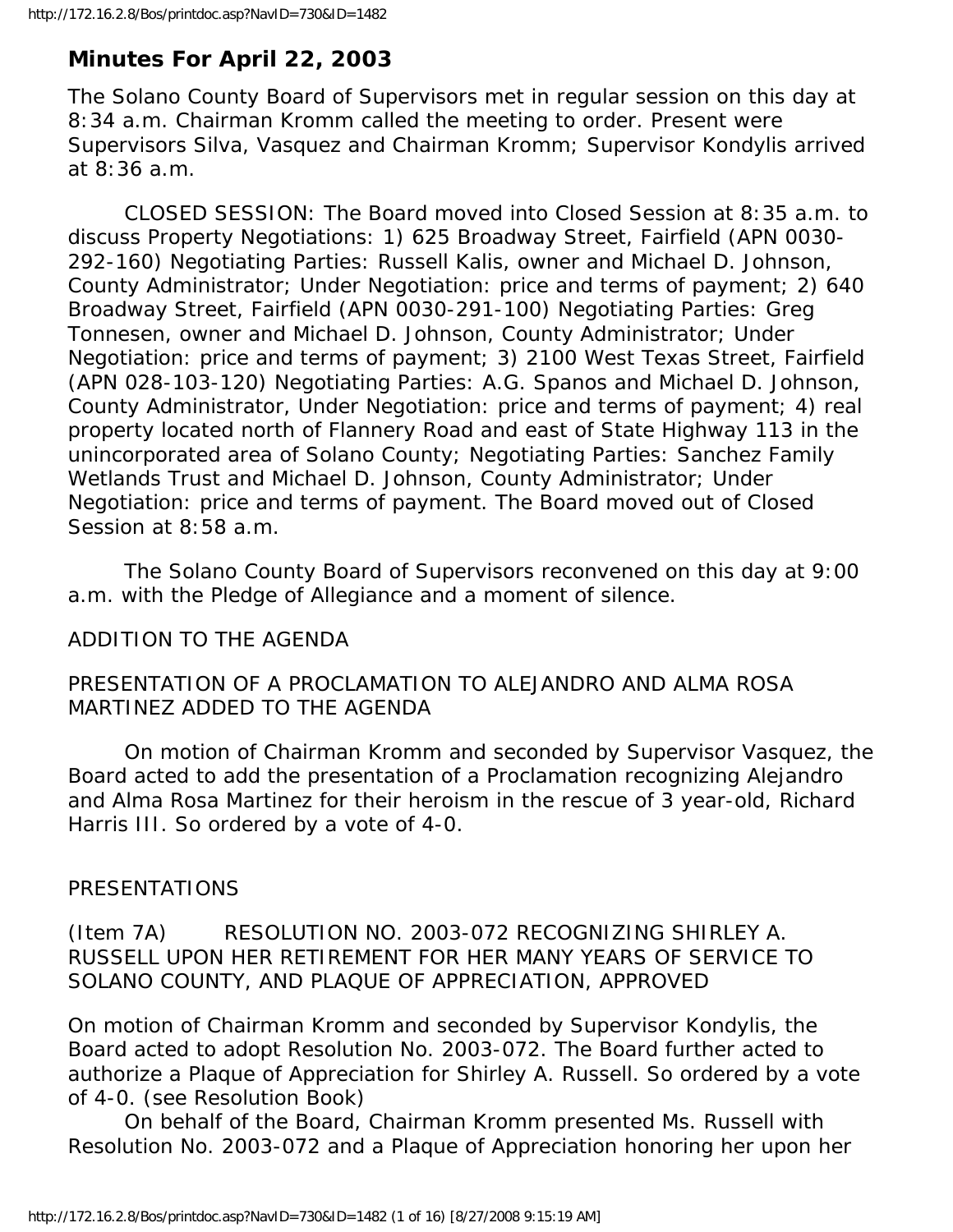retirement after 21 years of service to Solano County as an employee in the Department of Child Support Services.

 Director of Department of Child Support Services Dennis Covell noted what a difference Ms. Russell has made in the lives of many children, and that she will be sorely missed.

(Item 7B) RESOLUTION NO. 2003-073 RECOGNIZING CHUCK PRATT FOR HIS SERVICE TO SOLANO COUNTY AS BUILDING OFFICIAL, ADOPTED

On motion of Supervisor Vasquez and seconded by Supervisor Silva, the Board acted to adopt Resolution No. 2003-073. So ordered by a vote of 4-0. (see Resolution Book)

 On behalf of the Board, Supervisor Vasquez presented Mr. Pratt with Resolution No. 2003-073 honoring him for his years of service to Solano County as the Solano County Building Official in the Department of Environmental Management.

 Director of Environmental Management Birgitta Corsello discussed the distinguished career of Mr. Pratt during his tenure with Solano County.

 Mr. Pratt introduced and thanked his wife, members of his staff, and gave a special thanks to Ms. Corsello for her leadership and guidance.

(Item 7C) RESOLUTION NO. 2003-074 RECOGNIZING APRIL 22, 2003 AS CHILDREN'S DAY OF HOPE AND CHILDREN'S MEMORIAL DAY, ADOPTED

On motion of Supervisor Kondylis and seconded by Chairman Kromm, the Board acted to adopt Resolution No. 2003-074. So ordered by a vote of 4-0. (see Resolution Book)

 On behalf of the Board, Supervisor Kondylis presented Carolyn Thomas-Wold, Office of Family Violence Prevention, the resolution proclaiming April 22, 2003 as Children's Day of Hope and Children's Memorial Day.

 Ms. Thomas-Wold outlined the world of a child from conception living in a domestic violent situation, discussed the seriousness of child abuse, domestic violence and the need to break that cycle. Ms. Thomas-Wold outlined the festivities for the dedication of the Children's Memorial.

(Item 7D) PROCLAMATION RECOGNIZING ALEJANDRO AND ALMA ROSA MARTINEZ FOR THEIR BRAVERY AND ACTIONS IN SAVING THE LIFE OF A CHILD, APPROVED

 On motion of Supervisor Kondylis and seconded by Chairman Kromm, the Board acted to approve the Proclamation Recognizing Alejandro and Alma Rosa Martinez for their selfless act of bravery to save the life of an unknown 3 yearold child. So ordered by a vote of 4-0.

 On behalf of the Board, Supervisor Kondylis read and presented the proclamation to Mr. and Mrs. Martinez.

 Robert Harris II formerly introduced 3 year-old Robert Harris, III to Mr. Martinez, and on behalf of his family presented the Martinez family with gifts, and noted Post Office Box 287, Vallejo, California 94590-5940 has been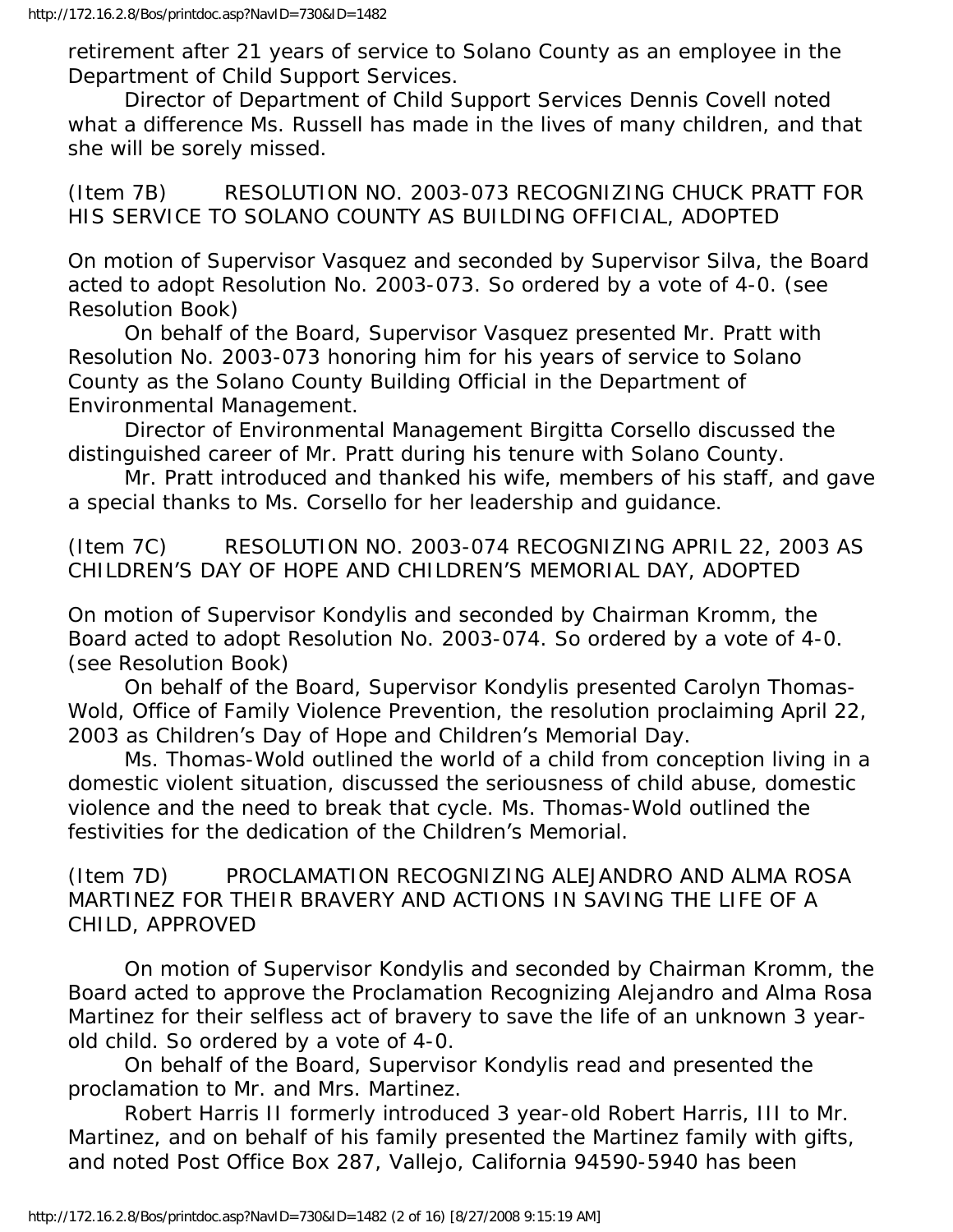established to accept any donations or gifts for the Martinez family. Mr. Martinez noted how happy he is that he was able to save little

Robert's life, and graciously thanked everyone for the recognition and support.

 On behalf of Robert's great uncle, Ernest Meyers III, Supervisor Silva thanked Mr. Martinez.

#### ITEMS FROM THE FLOOR

#### APPEARANCE BY CURT FARGO, RE THE NUT TREE AIRPORT

 Curt Fargo, Vacaville, provided the Board with a packet of information, incorporated herein by reference, expressing concerns regarding the proposed aircraft wash rack, with the need for ongoing maintenance of the grounds, with fuel price increases, safety issues, and airport management concerns.

#### APPEARANCE BY COURTNEY TINDALL RE MAINTAINING FUNDING FOR THE SMART TEAM

 Courtney Tindall, Fairfield, voiced concern with the looming State budget cuts due to the financial crisis in the State. Ms. Tindall outlined the benefits to her life that she experienced through Drug Court, and ultimately turning her life around. Currently Ms. Tindall is an employee of Youth and Family Services, and requested continued funding for the Smart Team, since it has saved her life.

#### APPEARANCE BY DONALD TIPTON RE THE DEPARTMENT OF ENVIRONMENTAL MANAGEMENT

 Donald Tipton, Vallejo, voiced his concerns regarding no response to questions that were sent to the Department of Environmental Management, and with confidentiality breaches from that department.

#### PUBLIC COMMENT ON CONSENT CALENDAR

(Item 14) Adoption of a resolution amending the bid sales price from A.G. Spanos for 2100 West Texas Street, Fairfield (Old County Hospital, APN 028- 103-120) from \$3,025,000 to a reduced price of \$2,971,466.60; authorize the execution of all documents necessary for the completion of the sale

Donald Tipton, Vallejo, voiced concern with the County buying a portion of the roadway back and that a map should be included in the item to better explain what is going on.

(Item 19B) Accept the offer of dedication of property from Edward L. and Carol B. Weber for road purposes on Ridge Avenue (Vallejo area)

Donald Tipton, Vallejo, requested a copy of the policy on dedication of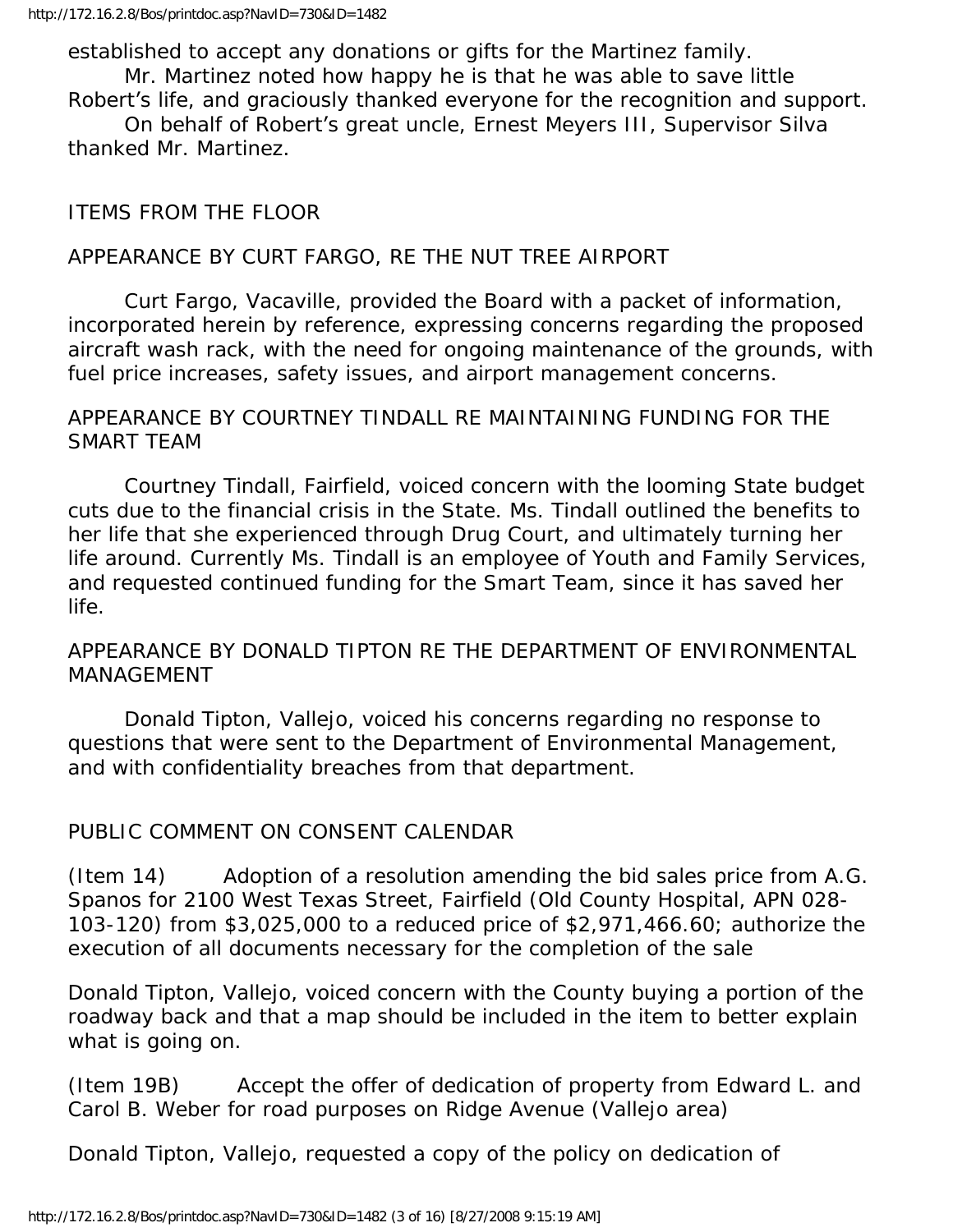property, feels this action is unwarranted since Ridge Avenue dead ends and only serves four people, and questioned why a busier street, Lewis Avenue, has a narrower road easement.

#### APPROVAL OF AGENDA

On motion of Supervisor Silva and seconded by Supervisor Vasquez, the Board acted to approve the submitted Agenda, incorporated herein by reference, with the following modifications:

(Closed Session) Potential Litigation one (1) case, removed from the agenda.

(Item 7D) Presentation of a Proclamation recognizing Alejandro and Alma Rosa Martinez for their heroism in the rescue of 3 year-old, Richard Harris III, added to the Agenda.

(Item 17B) Approval of the Solano County Annual Investment Policy, removed from the Consent Calendar.

(Item 19C) Approval of an amendment to the agreement with, and designation of, First Flight Aviation as a Limited Aeronautical Activity, Fixed Base Operator at Nut Tree Airport for a five-year term, removed from the Consent Calendar.

(Item 20B) Second reading for adoption of an ordinance amending Solano County Code Chapter 25 to revise and add requirements pertaining to land application of biosolids in the unincorporated areas of Solano County, removed from the Consent Calendar.

(Item 27B) Conduct a noticed/published hearing to consider adoption of a Resolution of Necessity to condemn a portion of a parcel owned by Robert J. Southward, needed for the Walters Frontage Road Project, removed from the Agenda.

So ordered by a vote of 4-0.

#### CONSENT CALENDAR

On motion of Supervisor Vasquez and seconded by Supervisor Silva, the Board acted to approve the following Consent Calendar items by a vote of 4-0.

(Item 13) MINUTES OF THE BOARD OF SUPERVISORS MEETING OF MARCH 25, 2003, MARCH 28, 2003, APRIL 1, 2003, as outlined in the Agenda Submittal from the Clerk of the Board dated April 22, 2003, incorporated herein by reference, approved.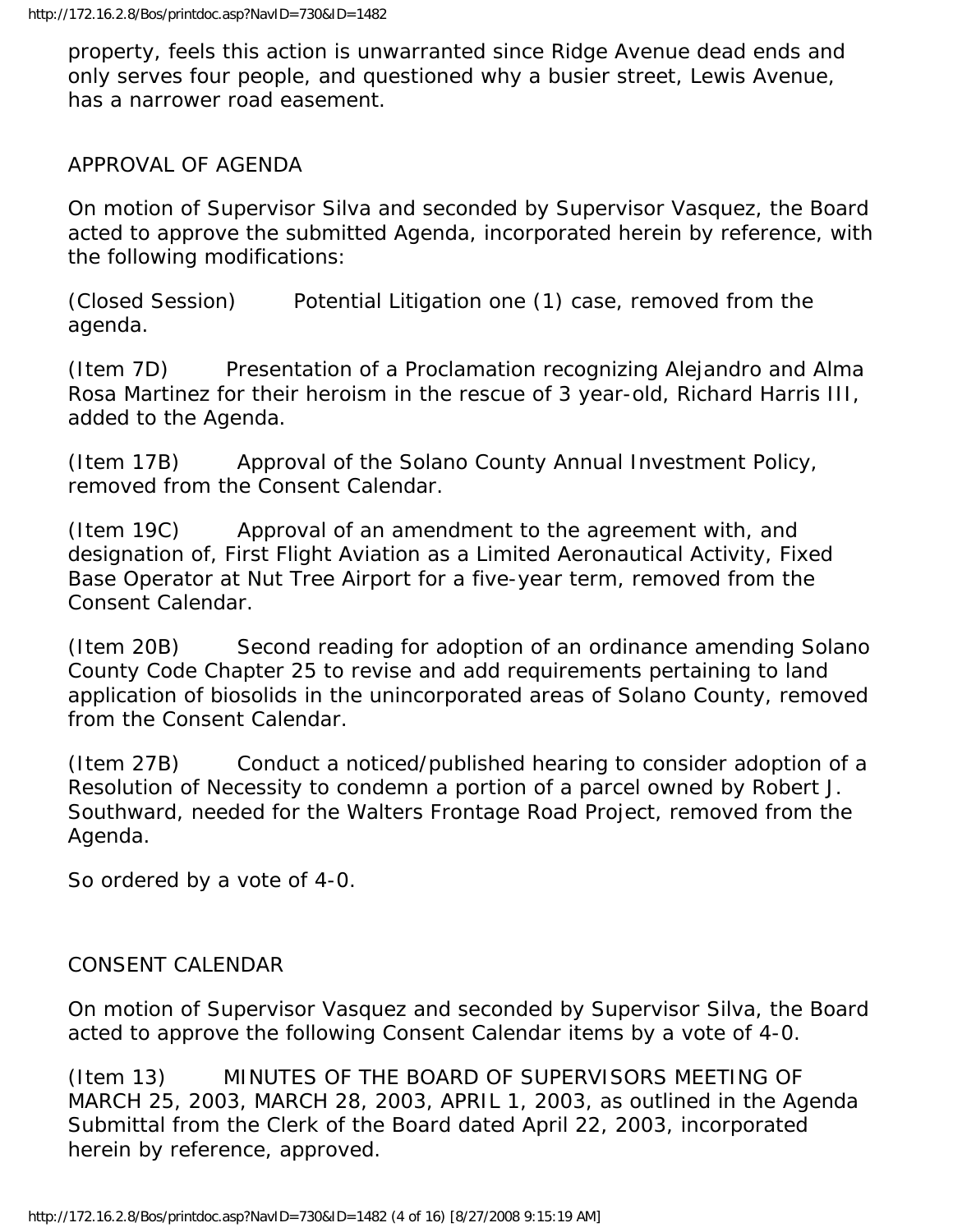(Item 14) RESOLUTION NO. 2003-075 AMENDING THE SALES PRICE OF SURPLUS COUNTY PROPERTY LOCATED IN THE CITY OF FAIRFIELD (PORTION OF ASSESSOR PARCEL 028-103-120) TO A.G. SPANOS COMPANIES AND AUTHORIZING THE EXECUTION OF ALL DOCUMENTS NECESSARY FOR THE COMPLETION OF THE SALE (2100 WEST TEXAS STREET, FAIRFIELD, OLD COUNTY HOSPITAL), adopted. (see Resolution Book)

(Item 15) NOTICE OF COMPLETION RE JUVENILE HALL HEATING, VENTILATING AND AIR CONDITIONING ENERGY UPGRADES BY TONNESON ENERGY SOURCE, INC., as outlined in the Agenda Submittal from General Services dated April 22, 2003, incorporated herein by reference, approved and Chairman authorized to sign said completion on behalf of Solano County.

(Item 16) RESOLUTION NO. 2003-076 AMENDING THE ALPHABETICAL LISTING OF CLASSES AND SALARIES (APPRAISER, ASSESSOR/RECORDER'S OFFICE), adopted. (see Resolution Book)

(Item 17A) TREASURER'S QUARTERLY REPORT FOR THE PERIOD OF JANUARY 1, 2003 – MARCH 31, 2003, as outlined in the Agenda Submittal from the Treasurer/Tax Collector/County Clerk dated April 22, 2003, incorporated herein by reference, accepted.

(Item 18) SUBSCRIPTION AGREEMENT WITH THE NATIONAL COUNCIL ON CRIME AND DELINQUENCY FOR INTERNET ACCESS TO SAFEMEASURES, as outlined in the Agenda Submittal from Health and Social Services dated April 22, 2003, incorporated herein by reference, approved and Chairman authorized to sign said contract on behalf of Solano County.

(Item 19A) OFFER OF DEDICATION OF PROPERTY FROM JOHN IMSDAHL AND JUDY DEVINE, as outlined in the Agenda Submittal from Transportation dated April 22, 2003, incorporated herein by reference, accepted.

 RESOLUTION NO. 2003-077 ACCEPTING THE AGREEMENT IN REFERENCE TO IMPROVEMENTS FOR MINOR SUBDIVISION MS-02-15, adopted. (see Resolution Book)

(Item 19B) DEDICATION OF PROPERTY FROM EDWARD L. AND CAROL B. WEBER FOR ROAD PURPOSES ON RIDGE AVENUE (VALLEJO AREA), as outlined in the Agenda Submittal from Transportation dated April 22, 2003, incorporated herein by reference, accepted.

(Item 20A) RESOLUTION NO. 2003-078 TO APPROVE SUBMITTAL OF APPLICATIONS FOR GRANTS AVAILABLE FROM THE CALIFORNIA INTEGRATED WASTE MANAGEMENT BOARD FOR USED OIL RECYCLING PROGRAMS, adopted. (see Resolution Book)

(Item 21) RESOLUTION NO. 2003-079 SEEKING AN INCREASED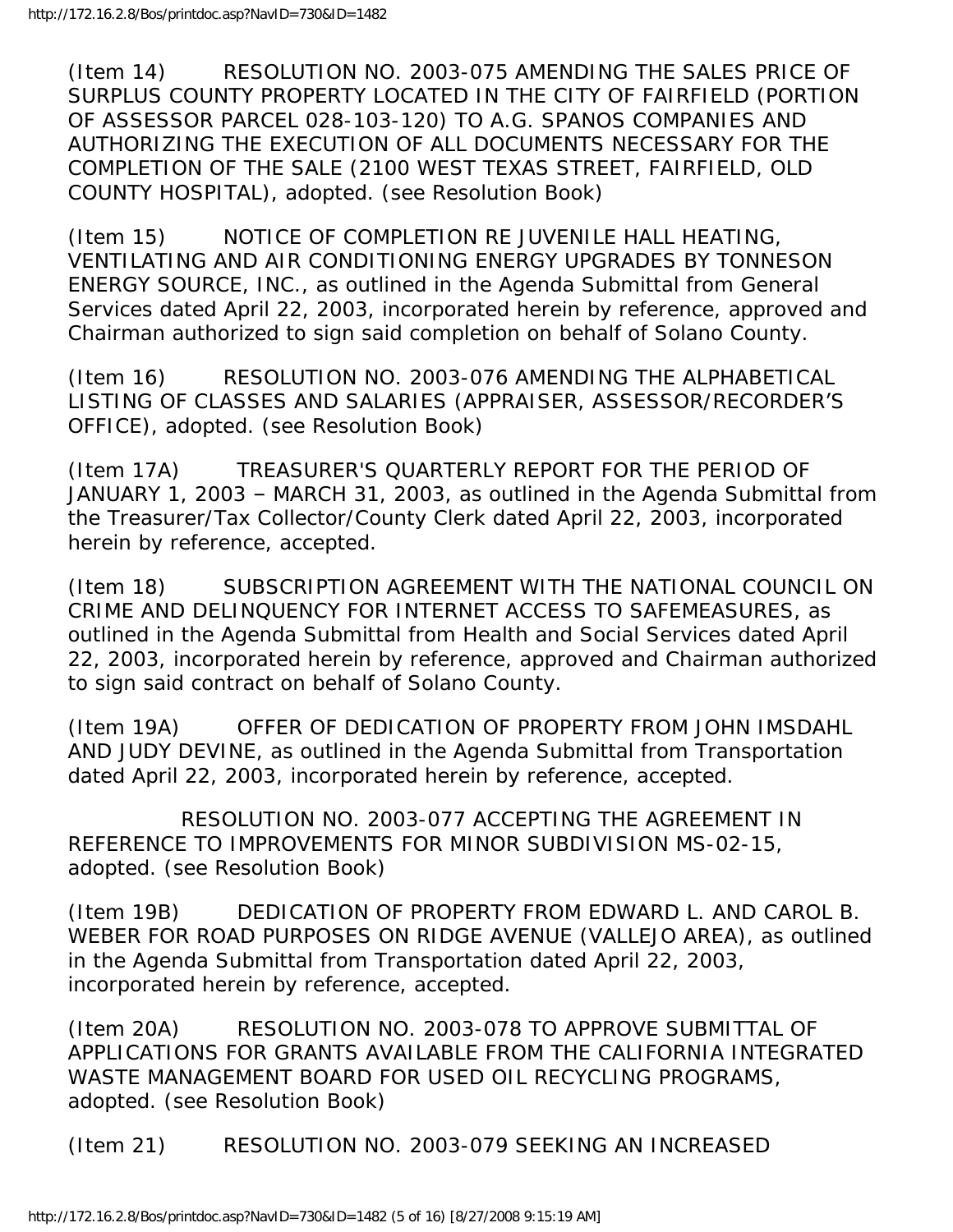CONTINUOUS APPROPRIATION TO THE USDA-APHIS, WILDLIFE SERVICES BUDGET TO SUPPORT CALIFORNIA'S COOPERATIVE WILDLIFE SERVICES PROGRAM, adopted. (see Resolution Book)

(Item 22) AMENDMENT TO AGREEMENT FOR MANAGEMENT AND OPERATION OF THE SOLANO COUNTY FAIR AND FAIRGROUNDS, as outlined in the Agenda Submittal from Solano County Fair Association dated April 22, 2003, incorporated herein by reference, approved and Chairman authorized to sign said contract on behalf of Solano County.

#### **ORDERS**

(Item 20B) ORDINANCE NO. 1628 AMENDING SECTIONS 25-101, 400, 402, 600 OF CHAPTER 25 TO THE SOLANO COUNTY CODE, RELATING TO LAND APPLICATION OF BIOSOLIDS, ADOPTED

The Board was provided with an Agenda Submittal from the Department of Environmental Management dated April 22, 2003, incorporated herein by reference, regarding amendments to Chapter 25 pertaining to land application of biosolids.

Responding to questions posed by Chairman Kromm regarding removing the registered spreading sites that are located in the Delta Protection Zone, and with de-registering the sites, Dennis Kalson, Department of Environmental Management, noted adequate mechanisms are in place to prevent any future applications to those sites, the sites can be de-registered in the County process, and the County will request the State Regional Water Control Board do the same.

Chairman Kromm read a portion of a letter submitted by Rio Vista Mayor Marci Coglianese dated April 21, 2003, incorporated herein by reference, requesting a quarterly meetings of stakeholders, to establish a complaint procedure, and to post information and maps on the website regarding the areas where spreading is taking place.

There was a brief discussion regarding quarterly meetings, ways in which to work with the City of Rio Vista, and development of outreach efforts.

 On motion of Supervisor Vasquez and seconded by Supervisor Silva, the Board acted to adopt Ordinance No. 1628 Amending Sections 25-101, 400, 402, 600 of Chapter 25 to the Solano County Code, Relating to Land Application of Biosolids. So ordered by a vote of 3-1; Supervisor Kondylis voted no. (see Ordinance Book)

(Item 19C) AMENDMENT TO THE AGREEMENT WITH, AND DESIGNATION OF, FIRST FLIGHT AVIATION AS A LIMITED AERONAUTICAL ACTIVITY, FIXED BASE OPERATOR AT NUT TREE AIRPORT, APPROVED

The Board was provided with an Agenda Submittal from the Department of Transportation dated April 22, 2003, incorporated herein by reference, regarding amending an agreement to extend the term to 5 years with First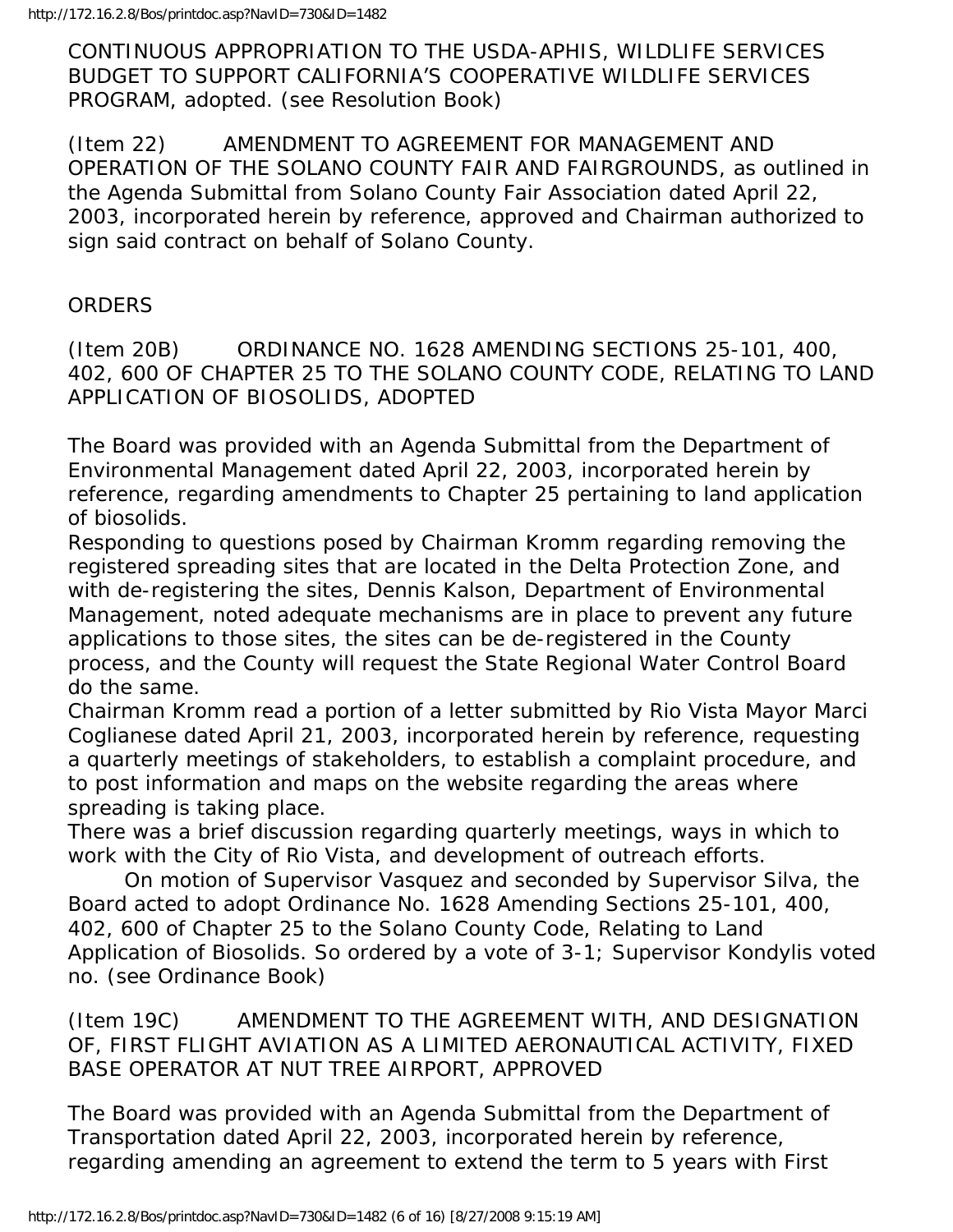Flight Aviation.

Responding to questions posed by Supervisor Vasquez regarding renters receiving copies of documents referred to for compliance in the lease, Airport Director John Swizer noted airport standards and rules are issued to all tenants, and the Storm Water Permit document is available on request since it is a large document, and noted a cover letter highlighting the major facts in the Storm Water Permit document can be developed and given to lessees. Curt Fargo, Vacaville, provided the Board with copy of the FAA Registry for Assigned/

Registered Aircraft, incorporated herein by reference, voiced concern with questionable registration of aircraft that would not be required to meet strict inspection requirements, and possible flight problems. Mr. Fargo requested First Flight meet the same requirements as placed on Signature Aircraft, and wants to ensure all tenants have equal treatment.

Chuck Spencer, Vacaville, noted the assurances that FAA has and what he is applying for. Mr. Spencer gave a brief history of his relationship with aviation, noted FAA policies, and asked for an equal opportunity to operate a business at the Nut Tree Airport.

Responding to questions posed by Supervisor Vasquez regarding a description of the proposed business, the projection of doing approximately \$300,000 in business, location, and the time involved in construction, Mr. Spencer briefly outlined the business of building to sell and/or assisting others in the building of kit airplanes that is described as amateur built. Mr. Spencer builds an RV Series aircraft that takes from 1,500 to 3,000 hours to construct, feels he will be doing \$15,000 to \$30,000 in business annually, and noted he has built a corporate hangar.

There was a brief discussion regarding projected sales, month-to-month agreements, and the management audit of the airport.

 On motion of Chairman Kromm and seconded by Supervisor Silva, the Board acted to approve an amendment to the agreement, and designation of First Flight Aviation, as a Limited Aeronautical Activity, Fixed Base Operator, at the Nut Tree Airport. So ordered by a vote of 4-0.

(Item 26) AMENDMENT TO THE MENTALLY ILL OFFENDER CRIME REDUCTION GRANT, CONTINUED TO MAY 6, 2003

 The Board was provided with an Agenda Submittal from Sheriff's Department dated April 22, 2003, incorporated herein by reference, regarding reducing the grant amount, the required match, participant numbers and revising the program evaluation to adjust for a shortened program duration from an original ending date of June 30, 2004 to a revised ending date range of mid-November to December, 2003 due to an anticipated end to project funding.

 Following a brief discussion, it was determined this matter would be continued to May 6, 2003, due to time constraints.

(Item 17B) SOLANO COUNTY ANNUAL INVESTMENT POLICY, CONTINUED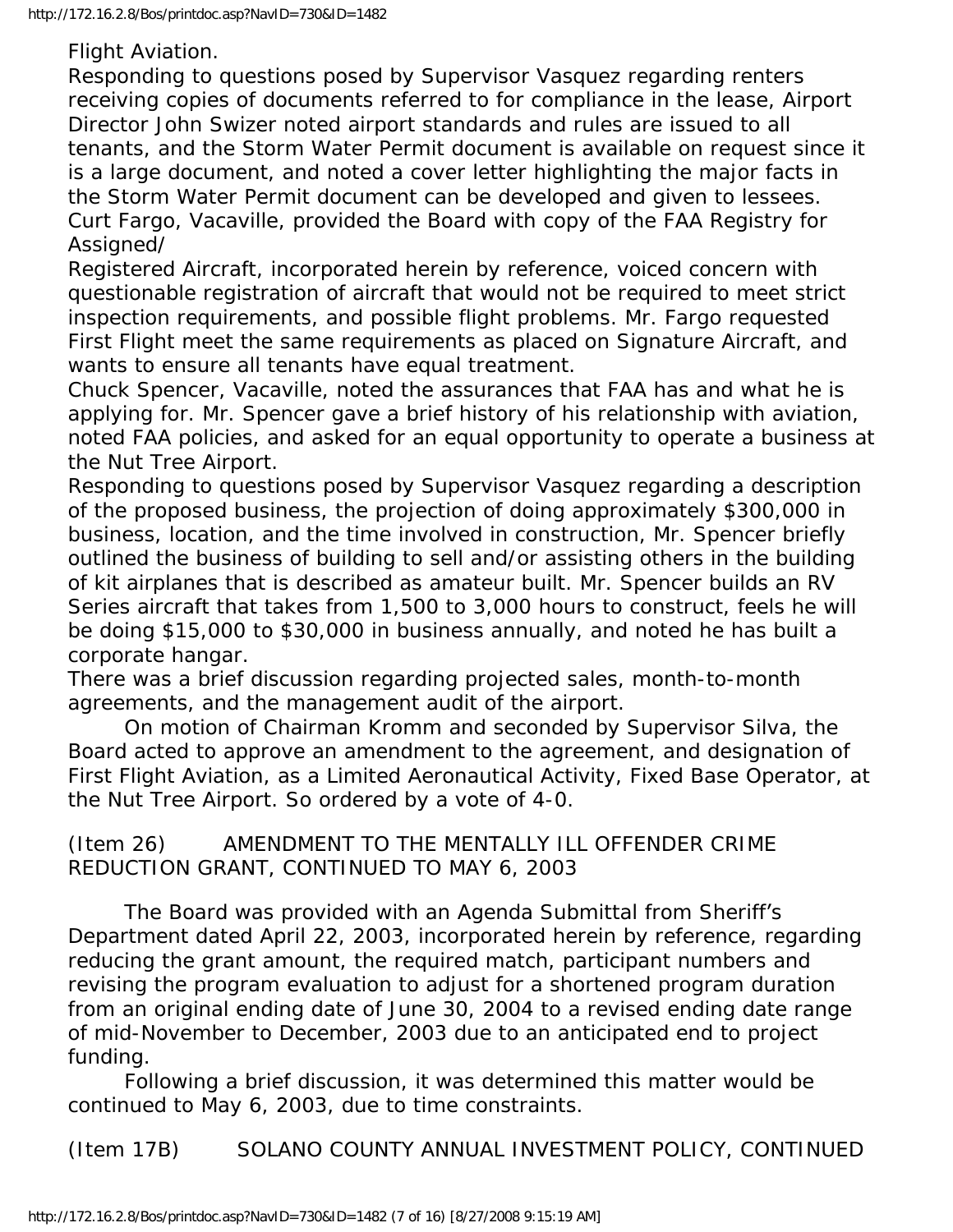TO MAY 13, 2003

The Board was provided with an Agenda Submittal from the Treasurer/Tax Collector/County Clerk dated April 22, 2003, incorporated herein by reference, regarding the County Investment Policy.

Following a brief discussion this item was continued to May 13, 2003.

(Item 28A) PUBLIC HEARING RE APPEAL OF THE ZONING ADMINISTRATOR'S DECISION TO APPROVE MINOR SUBDIVISION MS-02-01 PERMITTING A FOUR-LOT SUBDIVISION, FOR HARRY SCHRONTZ, CONTINUED TO MAY 13, 2003 AT 2:00 P.M.

 The Board was provided with an Agenda Submittal from the Department of Environmental Management dated April 22, 2003, incorporated herein by reference, regarding an appeal of the Zoning Administrator's decision to approve Minor Subdivision MS-02-01 permitting a four lot subdivision, for Harry Schrontz located at 3738 Morningbird Lane (Vacaville area) (APN's 0123- 060-430 & 440).

 Following a brief discussion relative to time constraints, the applicant requested the matter be continued to May 13, 2003 at 2:00 p.m.

 Chairman Kromm noted the public hearing will remain open, and the matter will be continued to May 13, 2003, at 2:00 p.m.

(Item 24A) BOARD EXPRESSED SUPPORT FOR AB 1221 (STEINBERG): TAXATION; AB 1158 (LOWENTHAL): GENERAL PLANS; HOUSING ELEMENTS; AB 1406 (WOLK): MOSQUITO ABATEMENT- WEST NILE VIRUS; AB 1404 (WOLK): WORKING LANDSCAPES; AB 1139 (LOWENTHAL): MEDICAL DEVICES; AB 302 (CHAN) POLYBROMINATED BIPHENYL ETHER

BOARD EXPRESSED OPPOSITION TO SB 744 (DUNN): PLANNING-HOUSING; AB 1531 (LONGVILLE): STATEWIDE PRIMARY ELECTION; SB 430 (JOHNSON): STATEWIDE PRIMARY ELECTION; AB 1470 VARGAS IN-HOME SUPPORTIVE **SERVICES** 

BOARD EXPRESSED A WATCH POSITION FOR SB 898 (BURTON): SOIL CONSERVATION; AND SB 86 (MACHADO): SACRAMENTO-SAN JOAQUIN DELTA CONSERVANCE PROGRAM

 Paul Yoder, Legislative Analyst, Shaw & Yoder, reviewed the information contained in the Agenda Submittal from the County Administrator's Office dated April 22, 2003, incorporated herein by reference, regarding a status report on legislation of importance to the County. Mr. Yoder gave a brief update and reviewed recent developments regarding the 2003/2004 State budget. Mr. Yoder discussed the growing deficit, the status of realignment, the possibility of a portion of the deficit being rolled over into future years, the potential of raising fees, and Worker's Compensation Reform. Mr. Yoder further discussed the Vehicle License Fee (VLF), retaining the Williamson Act Subvention funding, and possible Initiatives on the March 2004 ballot.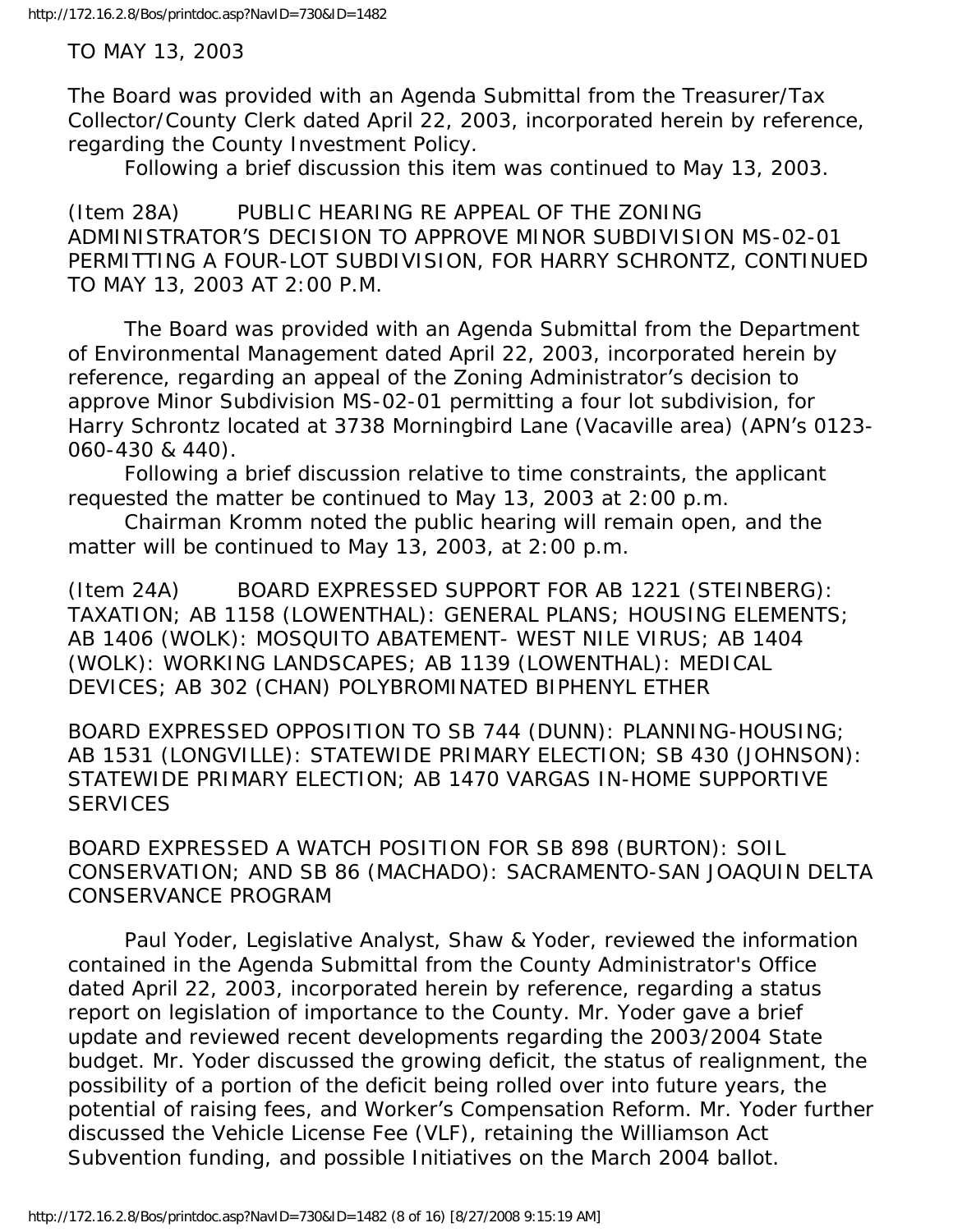Mr. Yoder requested that AB 1470 (Vargas) In-Home Supportive Services: provider wage and benefit increases: voter initiative be added to the agenda. This bill would allow a local measure to go on the ballot that would circumvent decisions made by the Board of Supervisors, and recommended opposing the bill.

 Mr. Ernst, Vallejo, voiced concern with the County being able to operate with the major shifting of funds to the State, noted the need for the County to work with State and Federal legislators to ensure that there are enough funds to operate the County, and reminded the Supervisors that they represent the people not the government.

 There was a brief discussion regarding representation by Mr. Yoder and the County legislative delegation in Sacramento.

Supervisor Kondylis discussed work being done by the California State Association of Counties (CSAC), the League of California Cities, and the Association of Special Districts on draft principles for ways to deal with this budget crisis, and thoughts on reforming financing of the government. Supervisor Kondylis endorsed AB 302 (Chan) and AB 1139 (Lowenthal) and discussed the benefits these bills will have on our environment.

Responding to questions posed by Supervisor Vasquez regarding AB 1406 (Wolk), and endorsed support for this legislation, responding Dennis Kalson, Department of Environmental Management, noted collaboration with the Mosquito Abatement District for prevention strategies of the West Nile Virus, and feels the virus will be in California this year.

 Chairman Kromm noted Suisun Resource Conservation District (SRCD) should be involved in any discussions regarding AB 1406.

 Responding to questions posed by Chairman Kromm regarding the "Watch" bills, Mr. Yoder discussed the SB 898 (Burton) that would bar development on undeveloped soil, the author possibly wants to restrict development on Class 1 and Class 2 soils; the bill is still being refined and suggested watching the bill for now. Chairman Kromm feels much of the language in this bill sounds like Proposition A in Solano County on restricting growth.

Mr. Yoder noted SB 86 (Machado) is the current attempt to provide some additional requirements on how the delta would be governed, how decisions would be made concerning development, and recommended a watch position at this time.

Chairman Kromm noted support to oppose AB 1470.

There was a short discussion relative to a number of different initiatives that could be proposed for the March 2004 ballot, and the need to ensure local control is retained.

Chairman Kromm noted consensus on the positions as presented in the report and by Mr. Yoder, and to add AB 1470 to oppose position.

(Item 24B) RESOLUTION NO. 2003-080 ADOPTING REVISED FEE SCHEDULE FOR AGRICULTURE DEPARTMENT, ADOPTED

RESOLUTION NO. 2003-081 ADOPTING REVISED FEE SCHEDULE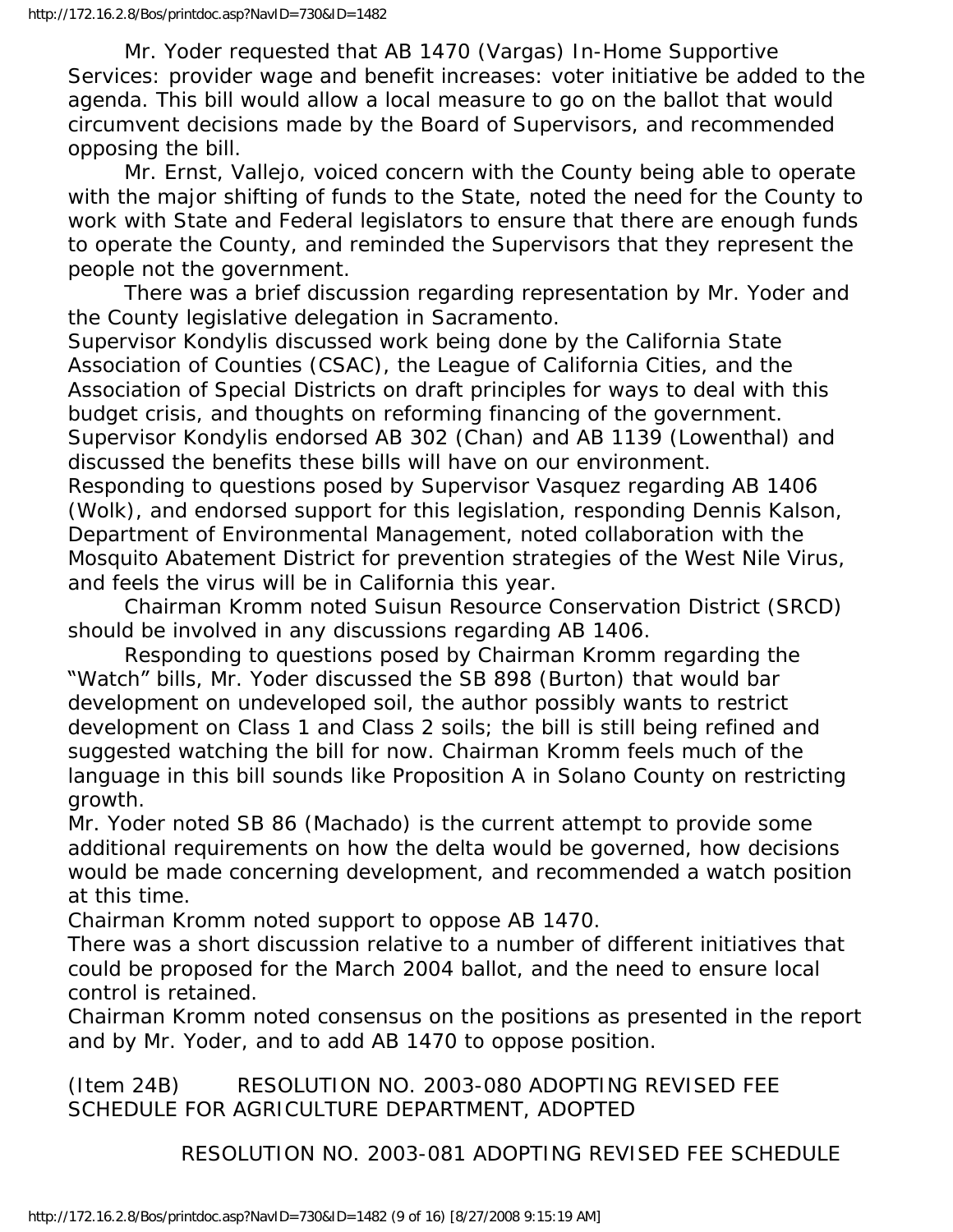FOR ASSESSOR/RECORDER DEPARTMENT, ADOPTED

RESOLUTION NO. 2003-082 ADOPTING REVISED FEE SCHEDULE FOR ENVIRONMENTAL MANAGEMENT DEPARTMENT, ENVIRONMENTAL HEALTH DIVISION, ADOPTED

RESOLUTION NO. 2003-083 ADOPTING REVISED FEE SCHEDULE FOR ENVIRONMENTAL MANAGEMENT DEPARTMENT, PLANNING SERVICES DIVISION, ADOPTED

RESOLUTION NO. 2003-084 ADOPTING REVISED FEE SCHEDULE FOR ENVIRONMENTAL MANAGEMENT DEPARTMENT, BUILDING AND SAFETY DIVISION, ADOPTED

RESOLUTION NO. 2003-085 ADOPTING REVISED FEE SCHEDULE FOR TREASURER/TAX COLLECTOR/COUNTY CLERK, ADOPTED

RESOLUTION NO. 2003-086 ADOPTING REVISED FEE SCHEDULE FOR TRANSPORTATION DEPARTMENT, ADOPTED

RESOLUTION NO. 2003-087 ADOPTING REVISED FEE SCHEDULE FOR REGISTRAR OF VOTERS, ADOPTED

RESOLUTION NO. 2003-088 ADOPTING REVISED FEE SCHEDULE FOR THE CLERK OF THE BOARD, ADOPTED

RESOLUTION NO. 2003-089 ADOPTING REVISED FEE SCHEDULE FOR COUNTY COUNSEL, ADOPTED

RESOLUTION NO. 2003-090 ADOPTING REVISED FEE SCHEDULE FOR COUNTY ADMINISTRATOR'S OFFICE, ADOPTED

RESOLUTION NO. 2003-091 ADOPTING REVISED FEE SCHEDULE FOR HEALTH AND SOCIAL SERVICES DEPARTMENT, ADOPTED

RESOLUTION NO. 2003-092 ADOPTING REVISED FEE SCHEDULE FOR PUBLIC DEFENDER DEPARTMENT, ADOPTED

RESOLUTION NO. 2003-093 ADOPTING REVISED FEE SCHEDULE FOR THE SHERIFF'S DEPARTMENT, ADOPTED

RESOLUTION NO. 2003-094 ADOPTING REVISED FEE SCHEDULE FOR THE PROBATION DEPARTMENT, ADOPTED

RESOLUTION NO. 2003-095 ADOPTING REVISED FEE SCHEDULE FOR THE COUNTY LIBRARY, ADOPTED

RESOLUTION NO. 2003-096 ADOPTING REVISED FEE SCHEDULE FOR THE PARKS DEPARTMENT, ADOPTED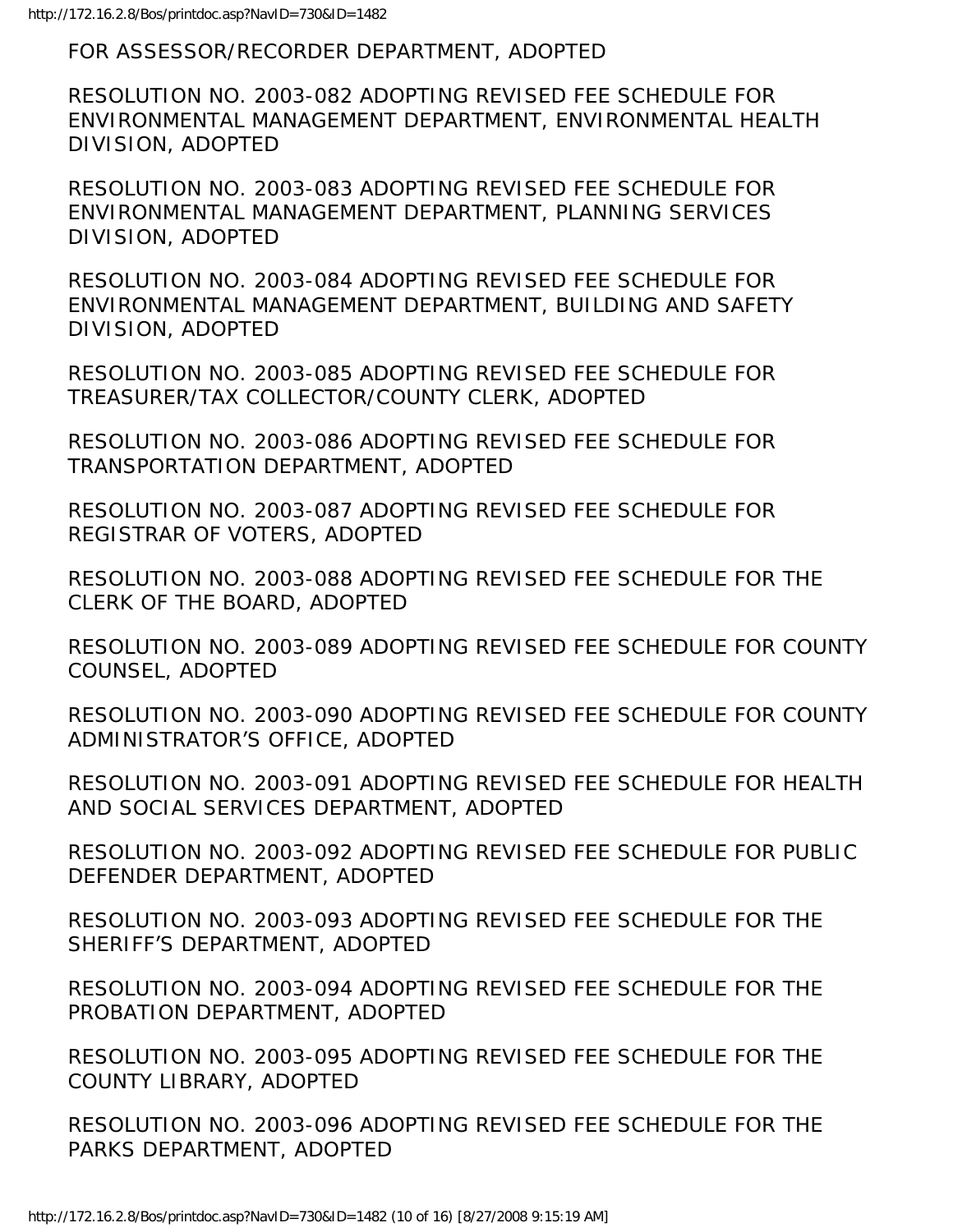#### RESOLUTION NO. 2003-097 ADOPTING REVISED FEE SCHEDULE FOR THE ANIMAL CARE DEPARTMENT, ADOPTED

 Assistant County Administrator Darby Hayes briefly reviewed the information contained in the Agenda Submittal from his department dated April 22, 2003, incorporated herein by reference, regarding amending the fee schedules for various departments.

Chairman Kromm opened the public hearing.

 Donald Tipton, Vallejo, expressed concern with the increase in fees with the Planning Commission Appeal Fee, with the increased copy fee for historical records, with the increase in the Agenda Packet fee, with overcharges resulting from the rounding up of the fees for the Assessor/Recorder, with Environmental Health Fees that are not collected, building and safety fee overcharges, Treasurer/Tax Collector/County Clerk feels the fees should be calculated there N/A is indicated, and with no actual cost per unit being calculated for Transportation, Health and Social Services, the Sheriff's Department, Parks and Recreation, and Probation. Mr. Tipton commended the Library for reducing there per copy fee.

 Mr. Ernst, Vallejo, posed questions regarding the total amount in overall fee increases per year, voiced concern regarding the Planning Commission Appeal Fee, that the fee increases are due to State Budget shortfalls, with the construction of the new County Administration building, and questioned what the debt services will be for this building.

 As there was no one further who wished to speak, the public hearing was closed.

 Responding to questions posed by Supervisor Vasquez regarding exempt health inspection fees, and with the Planning Commission Appeal Fee, Dennis Kalson, Department of Environmental Management, discussed State mandated inspections under the food safety programs and the many exemptions pertaining to those fees, and noted the Planning Commission Appeal Fee is not currently being charged.

 Mr. Hayes noted the addition of the Planning Commission Appeal Fee. The appeal is for a specific property owner coming before the Board with an issue that is not a general interest and therefore, should not be supported by the taxpayers.

 Supervisor Kondylis feels that if the Board overturns the decision of the Planning Commission, then the fee should be waived, and discussed the need to review fees on an annual basis.

 Chairman Kromm supports the continuation of the waiver of the Planning Commission Appeal.

 On motion of Supervisor Kondylis and seconded by Supervisor Silva, the Board acted to adopt Resolutions No. 2003-080 through 2003-097 Adopting Revised Fee Schedules for Various County Departments with the exception of the Planning Commission Appeal Fee, which will be considered at a future date. So ordered by a vote of 4-0. (see Resolution Book)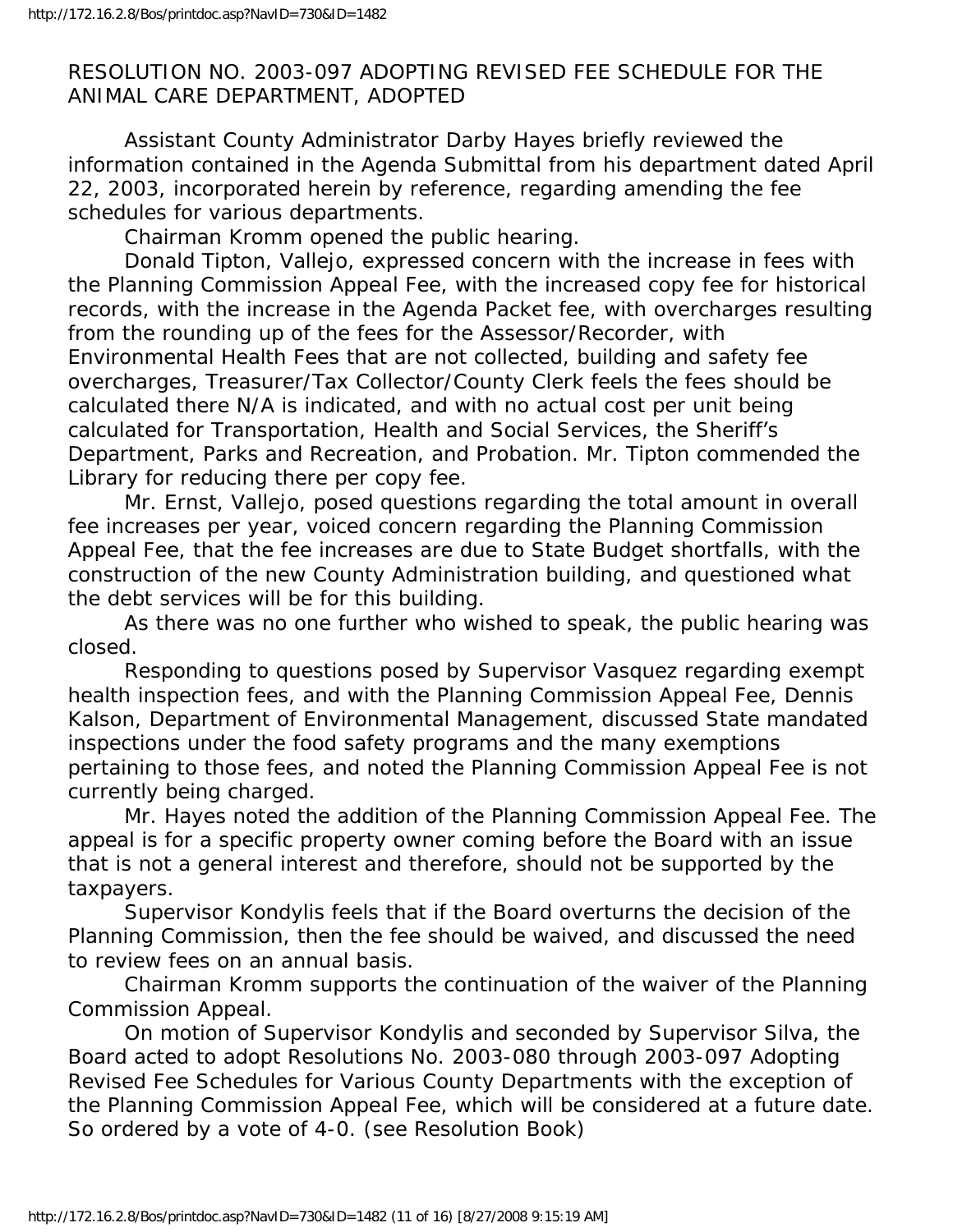(Item 25) SOLANO COUNTY 5-YEAR CAPITAL IMPROVEMENT PLAN, CONTINUED TO MAY 13, 2003

 The Board was provided with an Agenda Submittal from the Department of General Services, dated April 22, 2003, incorporated herein by reference, regarding the Solano County 5-Year Capital Improvement Plan.

 Chairman Kromm opened the public hearing, and continued the matter to May 13, 2003 due to time constraints.

(Item 27A) RESOLUTION NO. 2003-098 AUTHORIZING THE PURCHASE OF PROPERTY FOR WALTERS ROAD FRONTAGE ROAD, ADOPTED

 Paul Weise, Department of Transportation, reviewed the information contained in the Agenda Submittal from his department dated April 22, 2003, incorporated herein by reference, regarding the purchase of property for Walters Frontage Road, and noted the willingness of both property owners to sell their property.

 On motion of Supervisor Kondylis and seconded by Supervisor Silva, the Board acted to adopt Resolution No. 2003-098 Authorizing the Purchase of Property for Walters Road Frontage Road. So ordered by a vote of 4-0.

(Item 27C) TRANSPORTATION DIRECTOR TO ADVERTISE FOR BIDS RE CONSTRUCTION AND INSTALLATION OF ELECTRICAL SERVICE FOR THE COUNTY HANGARS AT THE NUT TREE AIRPORT

 Charlie Jones, Director of the Department of Transportation, reviewed the information contained in the Agenda Submittal from his department dated April 22, 2003, incorporated herein by reference, regarding advertising for bids to construct and install electrical service for hangars at the Nut Tree Airport.

 Responding to questions posed by Supervisor Vasquez regarding accepting the loan, a map of where the improvements will take place, with setbacks, the type of electrical transformer, and if the jobs are union positions and/or at prevailing wage, Mr. Jones noted the loan money has been received, the transformer is above ground and will be located on the side of the hangars, and noted that County projects are done at prevailing wage.

 Chairman Kromm noted a generic policy for individual projects over \$1 million to use a Project Labor Agreement (PLA).

 There was a brief discussion regarding the RFP process and the awarding of the contracts.

 Responding to questions posed by Supervisor Kondylis regarding when the hangars would be constructed, doing the electrical in conjunction with the hangar construction, if the hangars have bathrooms, and rental fees, Mr. Jones noted the County has until November 30th to build the hangars, the hangar construction is bit off schedule and hoped to consolidate some construction of the utilities at the airport, most of the hangars are big empty buildings, the rental charges were previously determined and will cover the loan payments.

 Mike Penketh, representing several hangar owners, noted the agreement to build their hangars and the promise of the County to provide power, and the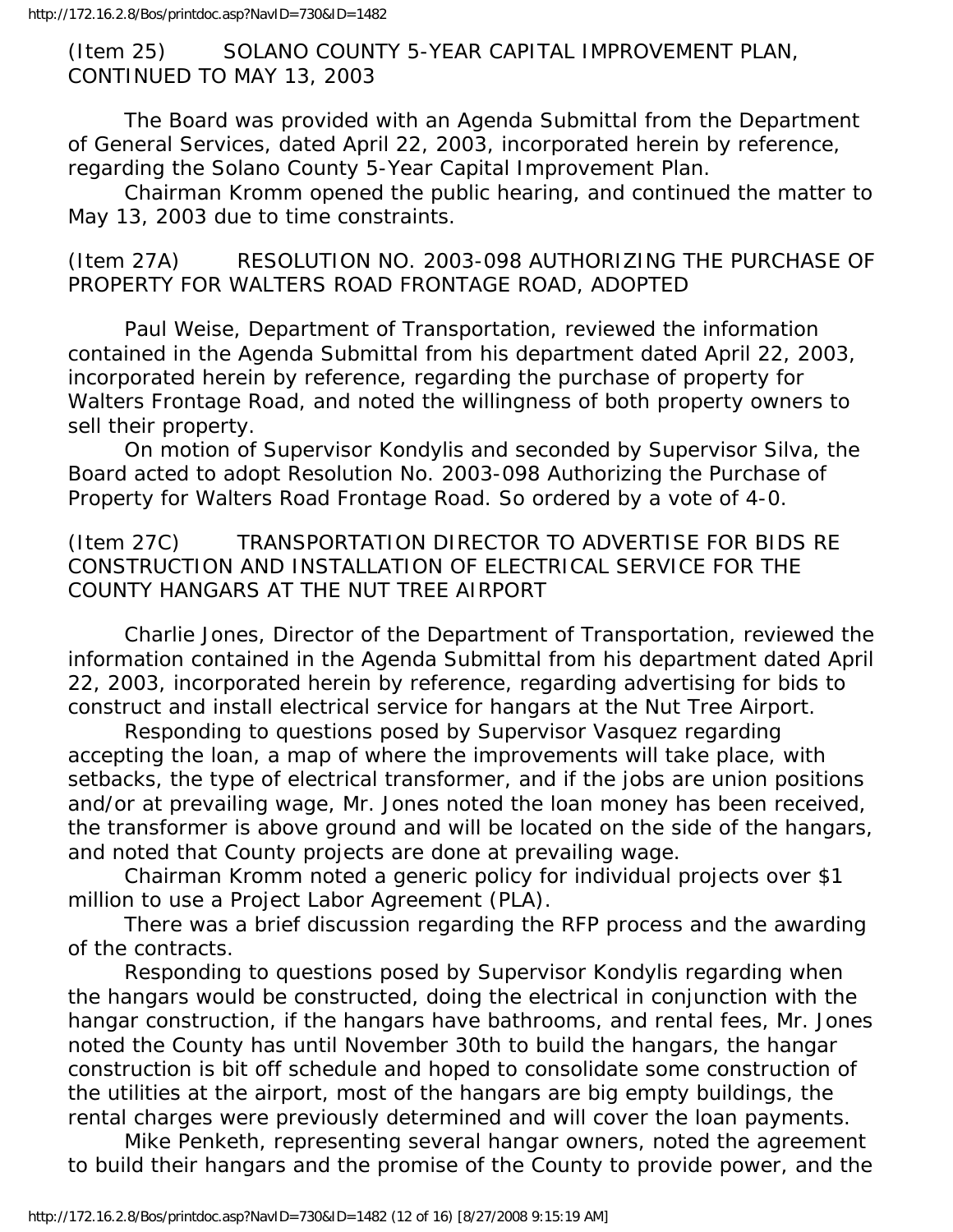inability to occupy their hangars until there is power. Mr. Penketh posed questions regarding the power and property tax on the original hangars, when they would get power, and if they would be compensated for the added costs since they cannot use their hangars.

 Responding to the questions posed, Mr. Jones noted the power installation will be completed by the end of July, noted points of the lease agreement that the person constructing the hangar would provide the utilities and the power with no reimbursement from the County on the added costs.

 A short discussion followed regarding electrical service to the existing corporate hangars.

 Supervisor Silva voiced concern with the low cost of rent, and noted the need for review by the Airport Commission prior to matters coming to the Board.

 Supervisor Vasquez voiced concern with funding, and suggested not taking the funds from the loan for the new hangars, feels the power should have been put in place by the developer, and is concerned that projects are being piece milled and not done as an entire project.

 Supervisor Silva feels there has to be a way to pay back the \$45,000 to the loan, and suggested the rents at the airport be reviewed.

 Assistant County Administrator Darby Hayes noted the \$75,000 would cover the cost of putting in the electrical. The private hangar people would pay \$1,500 each to offset their costs for putting it in, and the \$45,000 would be recouped through the rental agreements on the County hangars.

 Supervisor Silva endorsed the repayment program outlined by Mr. Hayes. On motion of Supervisor Silva and seconded by Chairman Kromm, the Board acted to authorize the Transportation Director to advertise for bids for the construction and installation of electrical service for the County hangars, to authorize the Transportation Director to award, and the County Administrator to execute, contracts to the lowest responsible bidder, and require the private hangar people to pay \$1,500 each to offset their costs, and the \$45,000 would be recouped through the rental agreements on the County hangars. So ordered by a vote of 3-1; Supervisor Vasquez voted no.

(Item 28B) SOLANO COUNTY'S HOUSING REHABILITATION LOAN AND GRANT PROGRAMS, SUSPENDED

 AGREEMENT TO HAVE INCOME ELIGIBILITY VERIFICATION FOLLOW-UP ON LOAN AND GRANT RECIPIENTS FOR FY2003/04, APPROVED

 Matt Walsh, Environmental Management, reviewed the information contained in the Agenda Submittal from his department dated April 22, 2003, incorporated herein by reference, regarding suspending the Solano County's Housing Rehabilitation Loan and Grant Programs.

 Director of Environmental Management Birgitta Corsello reviewed a brief history of the improvement programs in the area, loan amounts totaling \$2.1 million with \$1.3 million outstanding, interest growth, progress with the program, and the reasons for the recommendation by staff to suspend the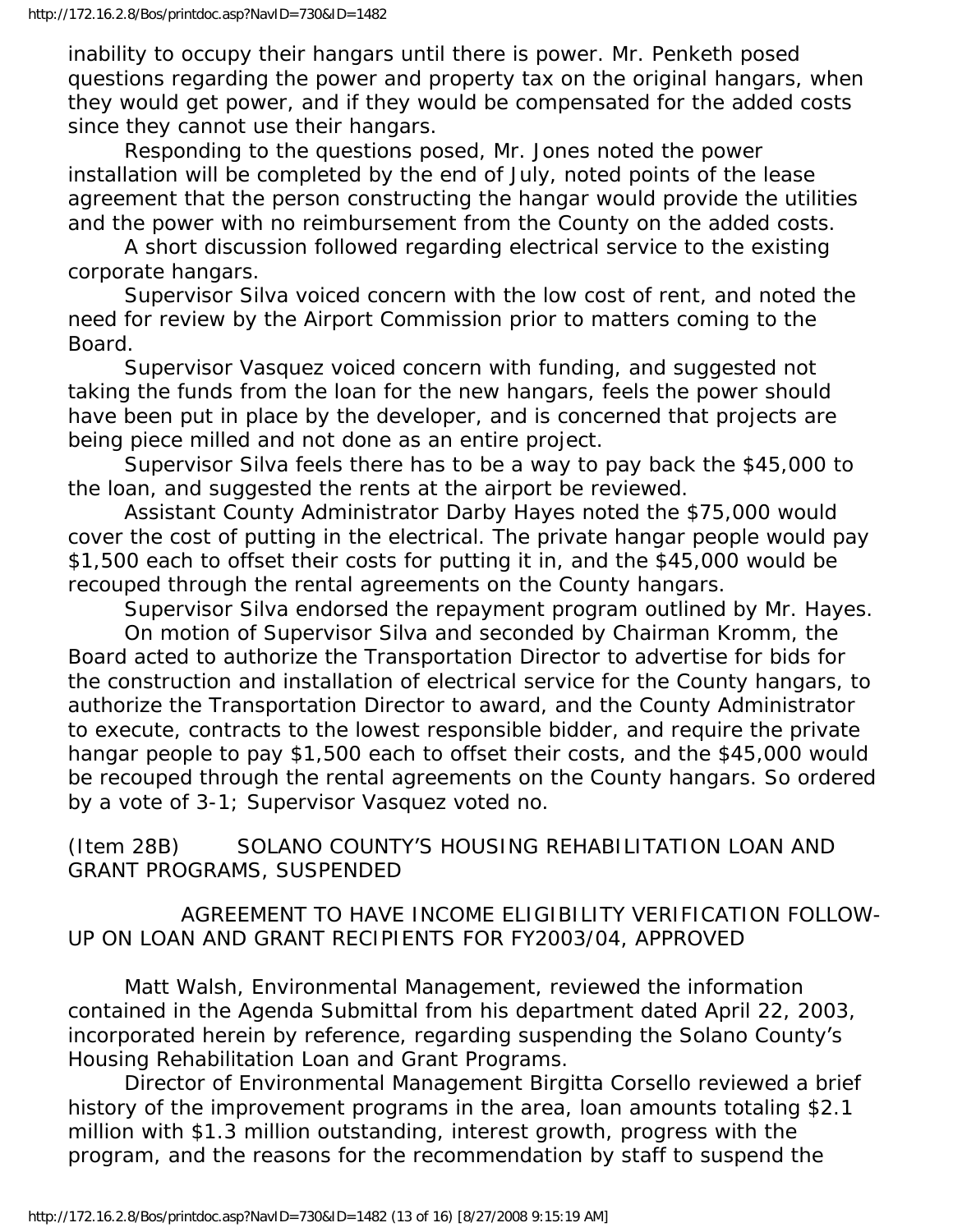#### program.

 Donald Tipton voiced concern for the Homeacres area since it is still blighted, with accounting of the program, that Harry Englebright is not involved with the program, escalating costs, and with poor workmanship by the contractors doing work in the area. Mr. Tipton feels the area needs a committee, a plan, with help needed to get the area out of blight, and feels the department should be more involved.

 Ms. Corsello noted Mr. Englebright is still involved through the loan committee for the program, Mr. Walsh has been involved with the day to day administration of the contract agreement, a housing stock survey was done in 1995, and that a new survey could be done for reconsideration of the program in the next two years.

 Supervisor Silva noted if the program continues and is not successful it could jeopardize future loan attempts, and suggested suspending the program for 2 years. In the meantime, do a community survey to outline the needs in the area, which will give the Board a basis to determine if a home improvement loan program should go forward.

 On motion of Supervisor Silva and seconded by Supervisor Vasquez, the Board acted to suspend the Solano County's Housing Rehabilitation Loan and Grant Programs, and to authorize the County Administrator to sign an agreement for FY 2003/2004 so have income eligibility verification follow-up on loan and grant recipients performed, and to direct that a survey of the area be done to determine future needs. So ordered by a vote of 3-0; Supervisor Kondylis excused.

(Item 29) ORDINANCE REGARDING THE AMENDING THE RIGHT TO FARM ORDINANCE TO INSURE THAT PROPERTY BUYERS ARE ON NOTICE OF THE EXISTENCE OF THE ORDINANCE AND ITS PROVISIONS ADOPTED ON FIRST READING; SECOND READING SET FOR MAY 6, 2003

 Scheduled on the agenda for this day was consideration of a proposed ordinance, which would ensure that property buyers are noticed of the existence of and provisions of the Right to Farm Ordinance.

On motion of Supervisor Kondylis and seconded by Supervisor Vasquez, the Board directed that the proposed ordinance be read by title only. So ordered by a vote of 4-0.

Chairman Kromm opened the public hearing. As there was no one who wished to speak on this matter, the public hearing was closed.

 On motion of Supervisor Kondylis and seconded by Supervisor Vasquez, the Board acted to adopted the proposed Ordinance. So ordered by a vote of 4-  $\Omega$ .

(Item 30A) CYNTHIA GRUSZKIEWICZ APPOINTED TO THE SOLANO NAPA AREA AGENCY ON AGING

 On motion of Supervisor Silva and seconded by Supervisor Vasquez, the Board acted to appoint Cynthia Gruszkiewicz to the Solano Napa Area Agency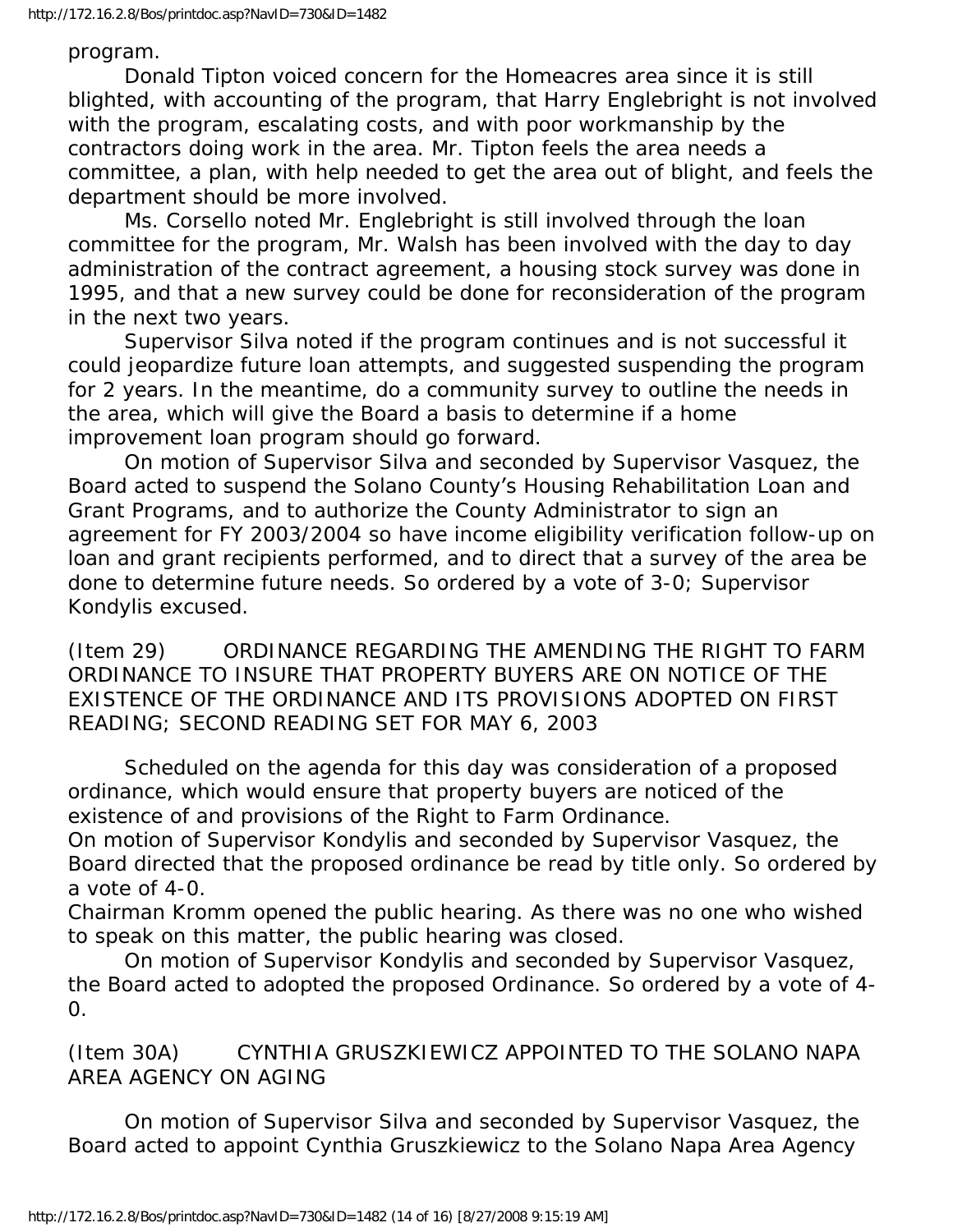on Aging for a term to expire July 1, 2005. So ordered by a vote of 4-0.

(Item 30B) ANN JACOBS REAPPOINTED TO THE SOLANO COUNTY ARTS **COUNCIL** 

 On motion of Supervisor Silva and seconded by Supervisor Vasquez, the Board acted to reappoint Ann Jacobs to the Solano County Arts Council for a term to expire February 1, 2005. So ordered by a vote of 4-0.

(Item 30C) DONALD BOND REAPPOINTED TO THE EQUAL EMPLOYMENT OPPORTUNITY COUNCIL

 On motion of Supervisor Silva and seconded by Supervisor Vasquez, the Board acted to reappoint Donald Bond to the Equal Employment Opportunity Council for a term to expire April 7, 2005. So ordered by a vote of 4-0.

(Item 30D) SILVERIO CASTANEDA APPOINTED TO THE SOLANO COUNTY AGRICULTURAL ADVISORY COMMITTEE

 On motion of Supervisor Silva and seconded by Supervisor Vasquez, the Board acted to appoint Silverio Castaneda to the Solano County Agricultural Advisory Committee for a term to expire January 2005. So ordered by a vote of  $4-0$ .

(Item 30E) BRUCE BRAZELTON APPOINTED TO THE SOLANO COUNTY AGRICULTURAL ADVISORY COMMITTEE

 On motion of Supervisor Silva and seconded by Supervisor Vasquez, the Board acted to appoint Bruce Brazelton to the Solano County Agricultural Advisory Committee for a term to expire January 2007. So ordered by a vote of  $4-0$ .

(Item 30F) APPOINTMENT OF MS. JANET MURRAY AND DR. PAULETTE PERFUMO TO THE WORKFORCE INVESTMENT BOARD, REAFFIRMED

 On motion of Supervisor Silva and seconded by Supervisor Vasquez, the Board acted to affirm the appointment of Ms. Janet Murray and Dr. Paulette Perfumo to the Workforce Investment Board. So ordered by a vote of 4-0.

ADJOURN - This meeting of the Board of Supervisors adjourned in memory of Stanley Lathen, Sr. at 12:55 p.m.

Duane Kromm, Chairman

Maggie Jimenez Clerk to the Board of Supervisors

\_\_\_\_\_\_\_\_\_\_\_\_\_\_\_\_\_\_\_\_\_\_\_\_\_\_\_\_\_\_\_\_\_\_

\_\_\_\_\_\_\_\_\_\_\_\_\_\_\_\_\_\_\_\_\_\_\_\_\_\_\_\_\_\_\_\_\_\_